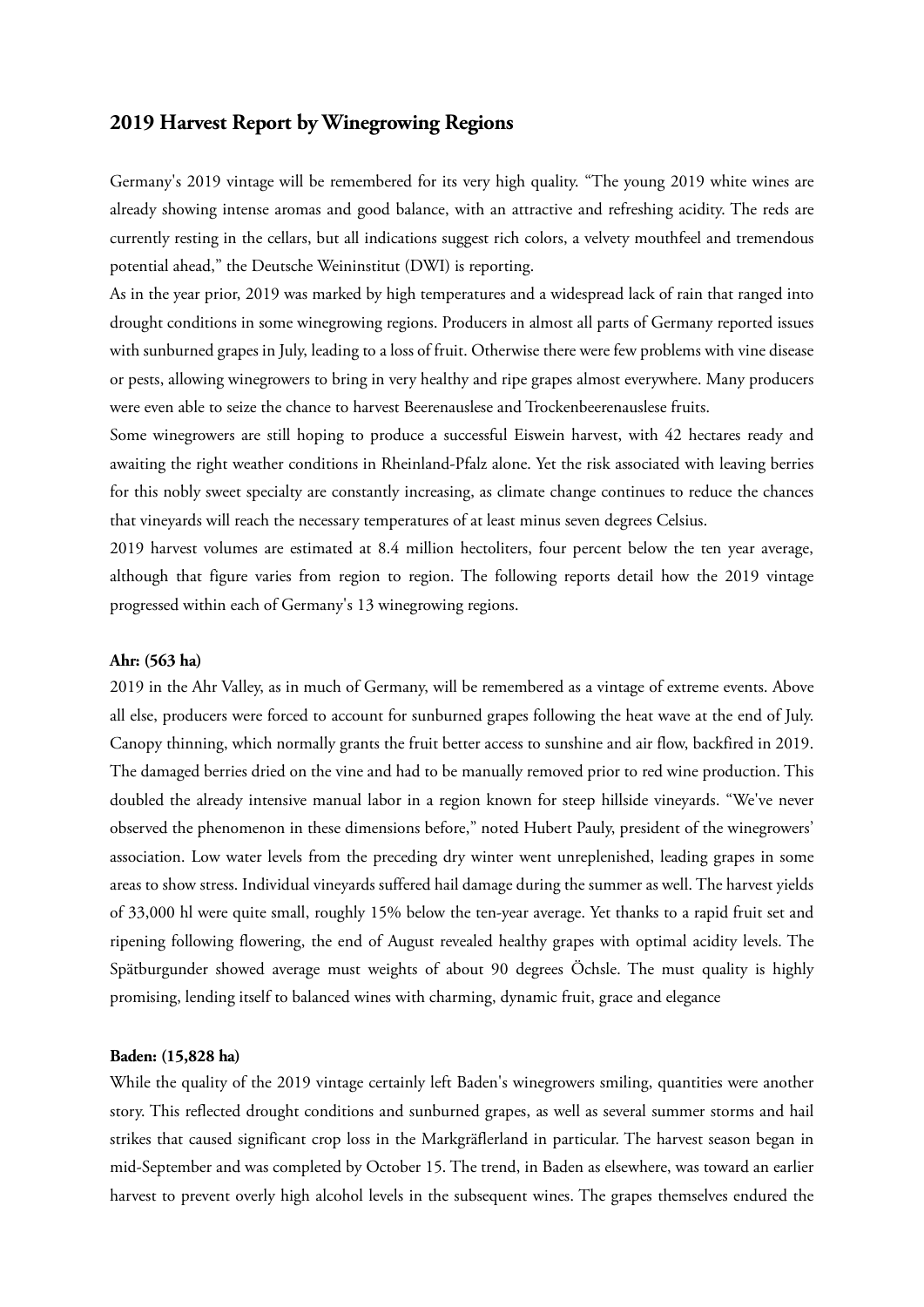year quite well, although through August the vegetation period in Baden was among the ten warmest on record since 1901. Fortunately, the hottest part of summer didn't run on as long as in 2018. After uneven precipitation in the first half of the year, copious rainfall in early August eased water worries in the vineyards. The young wines are already showing good fruit alongside the classic markers of their varieties. Alcohol levels are in some cases significantly below those of 2018, while acidity values are moderate. This applies in particular to the white varieties of the Pinot family, which have proven pleasantly fresh and juicy. The current estimate calls for 1.2 million hectoliters, which despite some regional losses almost exactly matches the tenyear average.

#### **Franken: (6,130 ha)**

A certain nervousness could be felt as producers in Franken waited to see how the extremely dry weather conditions from a year prior would impact the vines this year. From the start, canopy management programs in the vineyards were engineered to conserve any existing water in the soils. After an early budbreak, late frosts in mid-May, sunburn, hail and drought stress caused major crop losses, despite irrigation efforts in summer. 345,000 hectoliters were ultimately harvested, 22 percent below the longstanding historical average and 37 percent below the year prior. As such, Franconian winegrowers suffered the greatest losses on whole for Germany's 2019 vintage. A relatively rapid harvest brought in very healthy and well ripened grapes and was largely completed by October 1, promising outstanding quality. The wines are showing good body with tremendous character. Franken's most traditional variety, Silvaner, has proven notably adept at handling the climatic changes and is expected to produce a lovely vintage of 2019 wines. The outlook is less rosy for sunburn-sensitive varieties like Bacchus, which suffered roughly 30 percent losses compared with the expected average.

#### **Hessische Bergstraße: (467 ha)**

Spring arrived early on the Hessische Bergstraße, with vines undergoing budbreak eight to ten days ahead of the expected norm. While cool and rainy weather conditions in May slightly delayed further vine development, they also delivered the urgently needed precipitation to replenish the water supplies. After a sunny summer that set new temperature records, a rainy period in autumn pushed back the harvest date, although the harvest itself proceeded rapidly. The cool nights helped the late-ripening Riesling grapes develop more pronounced aromatics, with harvest running into October. Yields across the entire region totaled 34,000 hl, representing a 14 percent increase compared with average yields from the past decade. However, individual varieties and producers also reported larger losses of up to 30 percent. Must weights for Müller-Thurgau lay around 80 degrees Öchsle, while the late-harvested varieties often tipped into the Spätlese realm. Light, aromatic and elegant are the buzzwords for the 2019 vintage of Bergstraße wines, positioning them as a likely favorite for many fans.

#### **Mittelrhein: (470 ha)**

In the Mittelrhein, the year's dryness could be clearly read in the low levels of the Rhine River itself. Aside from the drought, the weather was otherwise largely and fortuitously unproblematic. The winter was perhaps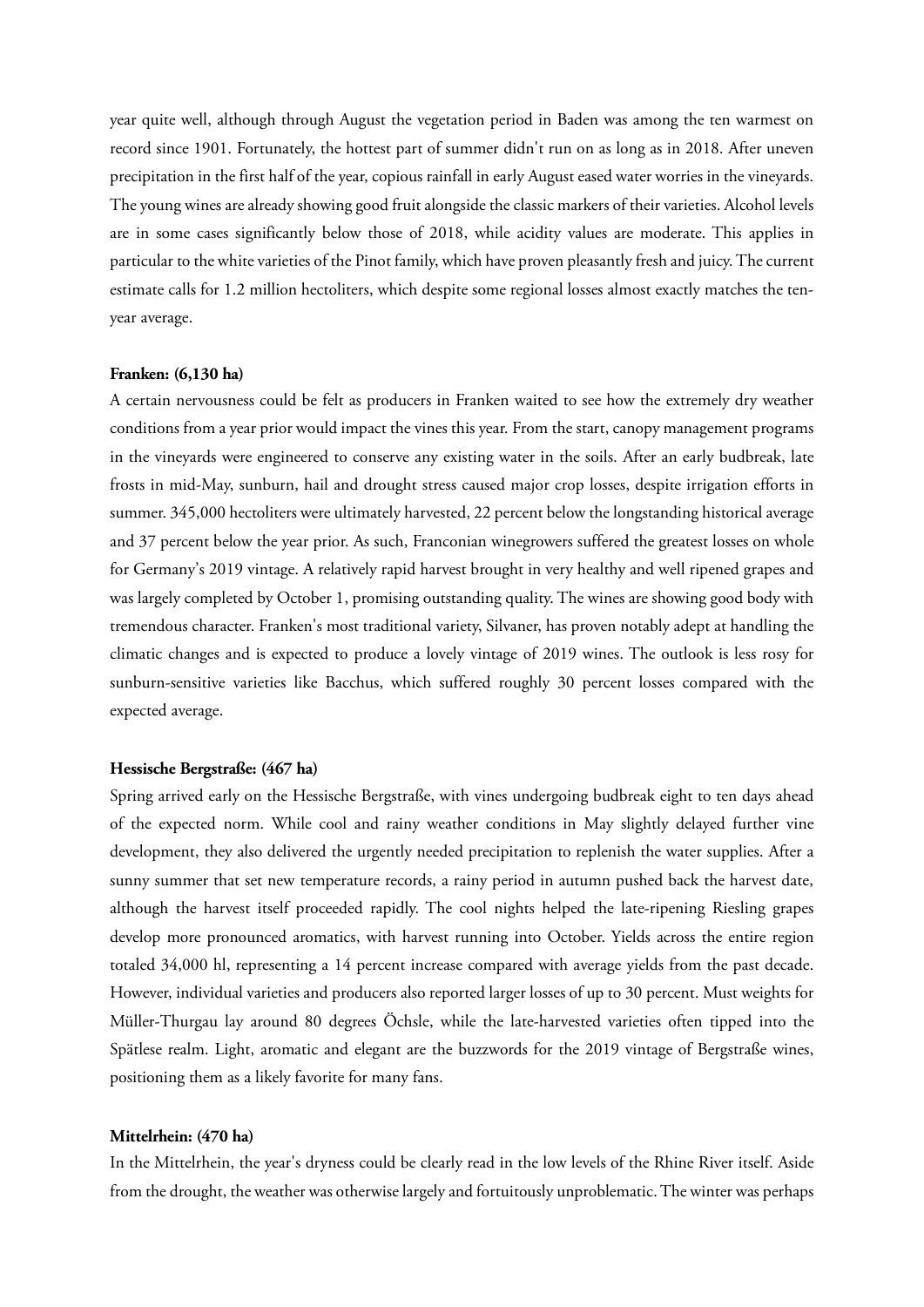somewhat overly warm, but a cool May slowed down the vegetation cycle for a period, after which growth sped up notably. June was the warmest month of the summer but brought little precipitation. The situation worsened in July, which offered a few cooler days but also scorching record temperatures. Significant rainfall would wait until August. Yet because the water tends to drain away quickly from the region's steep slopes, the young vines on those sites suffered in particular from the dryness. The grapes were harvested somewhat later than a year earlier. At 90 degrees Öchsle, they had reached optimal ripeness and health, with a lively fruit acidity. The 33,000 harvested hl put the Mittelrhein at 13 percent below the year prior, but still 17 percent above the ten-year average. Due to high must weights and good acidity values, the wines are proving full bodied with a refreshing acidity.

## **Mosel: (8,798 ha)**

With yields totaling 695,000 hl, winegrowers on the Mosel are speaking of a small harvest and an "autumn of envy." This reflects a hard truth: while harvest yields as a whole fell only eight percent below the ten-year average, they varied strongly within the region itself. This can be traced back in particular to the weather conditions, which posed a series of challenges for winemakers: frost in spring, extreme dryness and scorching heat with a threat of sunburn and hail in summer and then rain in autumn. "A challenging vintage with much capricious weather," the Mosel Winegrowers' Association wrote in review. On the plus side, those grapes that did make it to the cellars were of very good quality. The hot summer ensured tremendous ripeness with must weights typically hitting 90 degrees Öchsle and ideal acidity values. By mid-October the harvest was largely complete. With rains arriving, many producers were forced to accelerate their work in the Riesling parcels, although technical innovations such as steep-site harvesters helped in this effort. Many Riesling vineyards also achieved a desired noble rot. With must weights of over 230 degrees Öchsle, connoisseurs can count on a fine selection of nobly sweet specialties. Winemakers are reporting that the young 2019 Mosel wines are showing tremendous potential, with a highly aromatic interplay between fruit and acidity.

# **Nahe: (4,237 ha)**

As in all other winegrowing regions, drought and above-average temperatures were on the minds of winegrowers on the Nahe this year. Hail damage in August caused only scattered losses. The spring rains, particularly during the cool May, were highly welcome. A few nights of frost were observed in mid-May, fortunately causing no widespread damage. As elsewhere, the summer brought record temperatures. Bad Kreuznach, for example, measured the highest daily mean temperatures in its history, at over 29 degrees Celsius. Less welcome: the capricious and rainy weather at harvest time, which accelerated the harvest in October to help avoid the risk of rot. Even so, there was no massive time pressure. The grapes ripened slowly in the cool September weather, with must weights developing well without climbing overly high. The Riesling grapes were nearly all of Prädikat wine classification quality. Harvest volumes totaled 305,000 hl, only three percent below the ten-year average. Consumers can look forward to a thrilling, lively vintage of Nahe wines, somewhat lighter and fresher than the 2018s.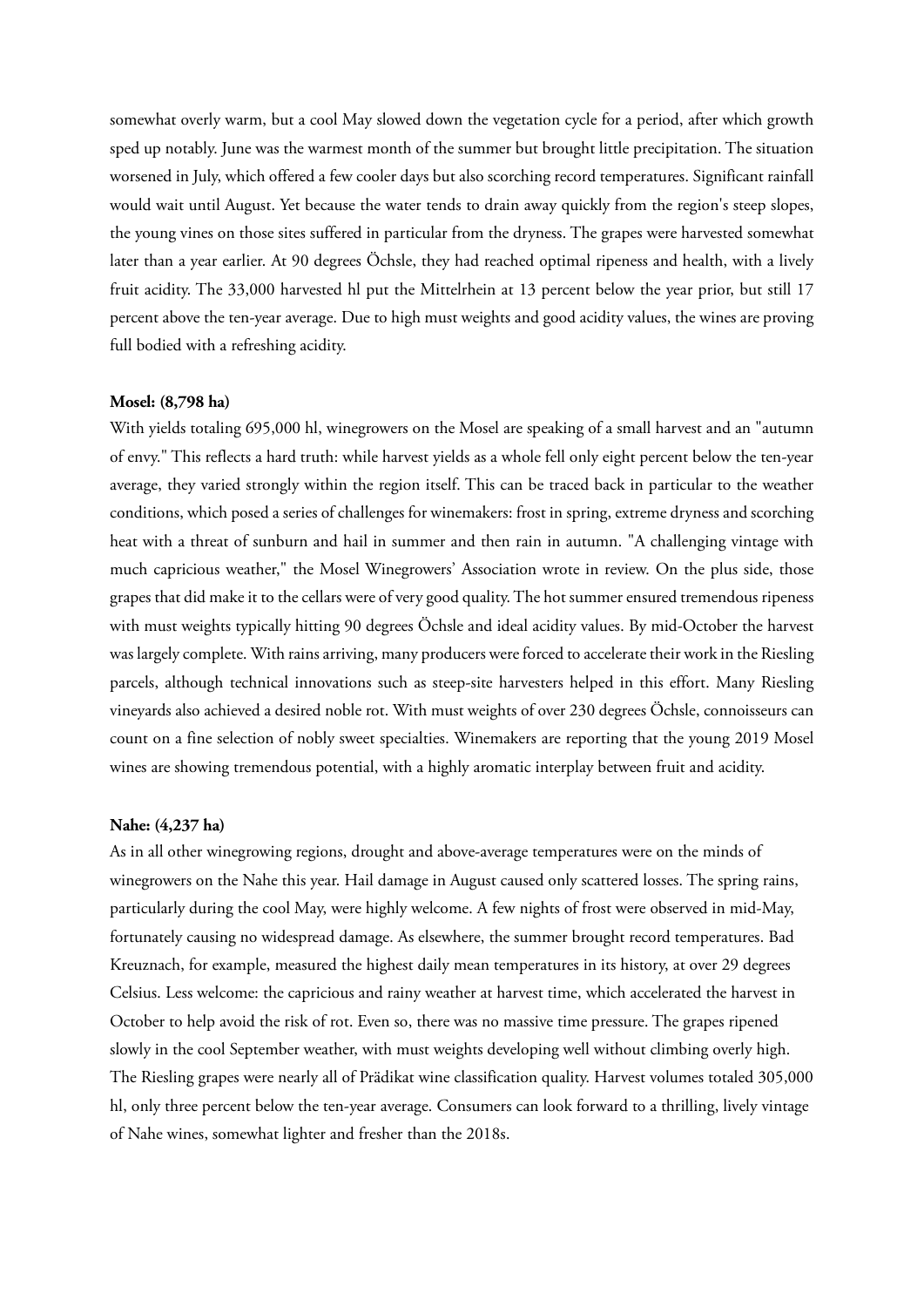## **Pfalz: (23,554 ha)**

Budbreak (April 18) and flowering (June 12) each corresponded perfectly with the longstanding averages, although July and August then brought a long, dry stretch to the vines in the Pfalz. Precipitation levels measured 50-60% below the expected average, resulting in smaller-than-usual berries that were more susceptible to sunburn in the extreme July temperatures reaching up to 38 degrees Celsius. Apart from a tornado that destroyed entire rows of vines in the northern Pfalz, the region was fortunately spared from other major storms. Harvest yields of 2.15 million hl were slightly below the ten-year average, although some producers reported much larger deviations. Harvest was finished by the end of September, just ahead of torrential rains. Winemakers were quite pleased with the quality of the harvested grapes. The first young wines have shown themselves to be fruity and nimble, with characteristic varietal aromas firmly in place. The white Pinot family grapes in particular fared well in this vintage. The red wines also seem set to win hearts and minds with ripe tannins and good coloration, which can be attributed in no small part to the smaller berries.

#### **Rheingau: (3,211 ha)**

Following the heat waves and dry spells of the previous year, as well as a winter with very little precipitation, the vines in the Rheingau started the calendar year with a considerable water deficit and a dry early spring to boot. The unusually cool May temperatures stalled development, while the exceptionally high temperatures in July sped up the pace once again. A record 41.3 degrees Celsius were measured in Hochheim am Main on July 25, and many vineyards lost fruit to sunburn. The affected berries were allowed to dry completely on the vine, causing no perceptible negative effects to the quality of the final harvested fruit. Due to the accelerated development, the Riesling harvest was well underway by September 23, considerably earlier than normal. It was a rapid harvest in favorable weather conditions as the grapes had already achieved optimal aromatics and phenolic ripeness. The 205,000 hl in yield volume lay 2% below the 10-year average mark, although individual producers reported even higher drops, especially for Riesling. In the Rheingau cellars, the maturing wines promise aromatic, balanced bottles with good acidity right up through the Beerenauslese and Trockenbeerenauslese fruit hand-selected at the end of harvest.

#### **Rheinhessen: (26,758 ha)**

In Germany's largest winegrowing region, 2019 formed yet another link in a chain of very warm vintages. Budbreak began one week earlier than average. While a very cool May set back development, the exceptionally warm July accelerated growth, and Rheinhessen like many other regions lost a considerable amount of fruit to sunburn. Thankfully, no further damage was reported from pests or disease. Precipitation levels varied, measuring higher in the Wonnegau than in the Alzey hills for example. Grape development reflected the local conditions. While the majority of the harvest took place over the course of 3 weeks, some vineyards reported bringing in grapes through early October. The ideal late summer weather ultimately provided healthy and ripe grapes, laying the foundation for good wine quality. With 2.4 million hl, yields shrunk by 3% from the ten-year average. 2019 Rheinhessen wines promise balance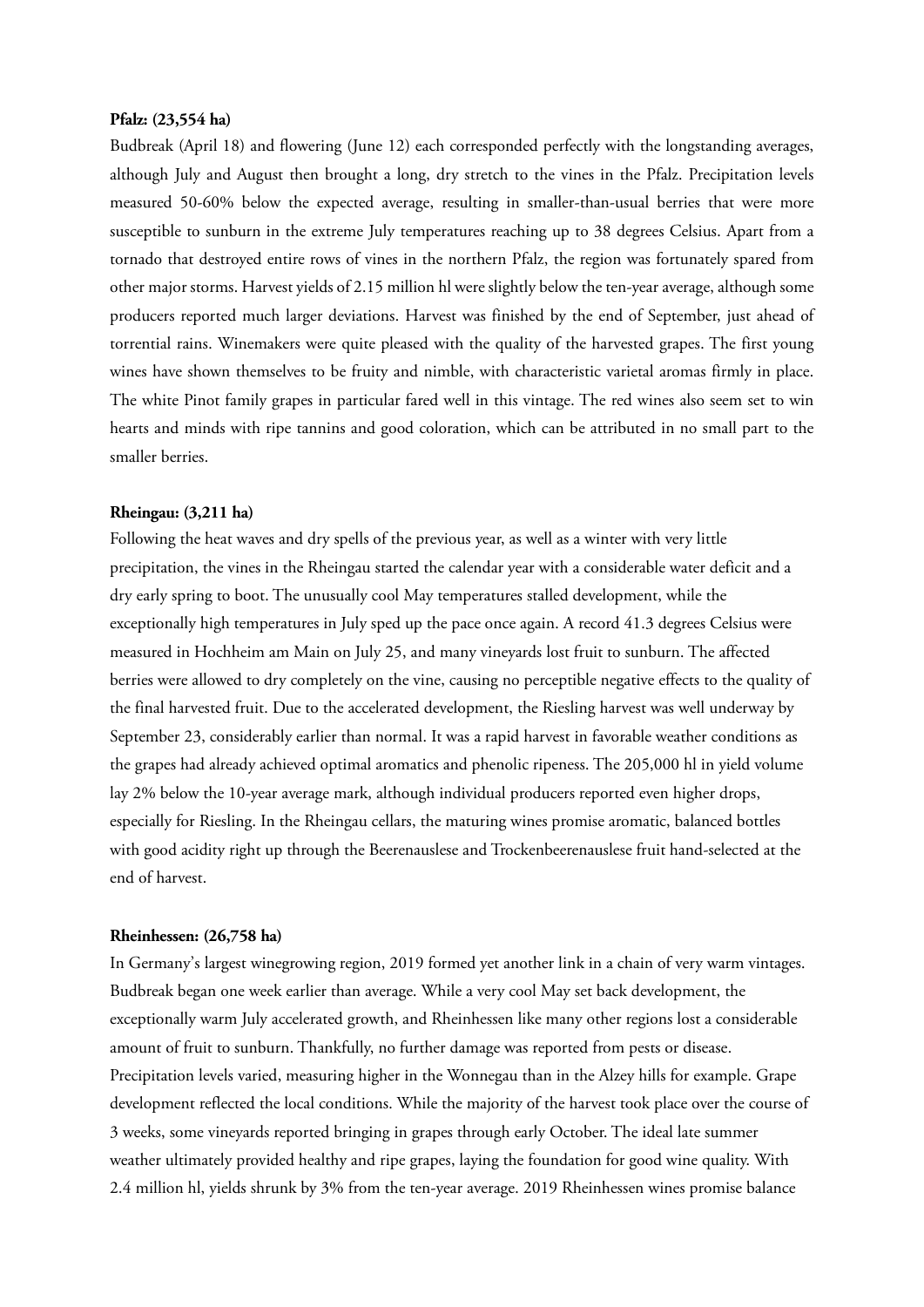and freshness with beautiful aromatics and acidity levels, thanks in part to the cool September nights. A vintage – confirmed by at least one enthusiastic winemaker – that is certain to be a source of joy.

## **Saale-Unstrut: (786 ha)**

Saale-Unstrut is Germany's northernmost winegrowing region, with vines thriving on the 51st degree of latitude. The vintage was strongly affected by a second straight year of minimal precipitation. After the hottest June on record and little rain since January, August brought further significant signs of drought stress, especially on young vine stands and steep vineyards. Even when the rain finally did arrive in early September, the timing was not ideal. As a result, yields were low, especially for Silvaner and Müller-Thurgau, with only half of the expected volumes actually brought in. The overall results totaled 35,000 hectoliters, representing a harvest drop of 19 percent compared with the average observed between 2009 and 2018. The producers on the Saale and Unstrut were at least consoled with very good quality grapes. Must weights touched over 100 degrees Öchsle in some cases. Balanced yet intensely aromatic wines are expected, with moderate alcohol levels and a good acid structure. To counteract the drought, some producers are considering installing irrigation systems for their vineyards.

# **Sachsen: (501 ha)**

The region's significant continental influence provided a slight advantage this year. A bit more precipitation fell this year than last, thankfully avoiding the drought conditions of 2018. Hail damage was minimal, focused primarily around Meißen and its environs. Harvest for the Federweißer launched by mid-August. "Lovely, aromatic fruit," one winemaker reported, with a nod to the region's predominantly dry autumn weather. The first rains arrived in the last week of September, requiring a very selective Riesling harvest even as it laid the foundation for the nobly sweet wines. Must weights for Riesling, Traminer and the Pinot family varieties measured well over 80 degrees Öchsle. The wines express a delightfully light and delicate character, matching consumer trends. According to estimates by the winegrowers' association, some of the wines will even top the strong benchmark set by 2018. With 27,000 hl, estimates predict a 6% increase over the year prior as well as an increase of 30% compared to the ten-year average.

# **Württemberg: (11,461 ha)**

Württemberg's producers struggled during this vintage with capricious weather conditions, seeing everything from late frost and hail damage in spring to extreme heat in summer. With temperatures up to 40 degrees Celsius, some Trollinger and Riesling fruit was lost to sunburn. Otherwise, the grapes developed rapidly throughout the summer months. By early August, many of the vineyards were showing ripe fruit. Harvest kicked off in mid-September, and despite the wet conditions, ran through October 19. The result: ripe, aromatic grapes of good color and quite admirable must weights, some of which were close to those of 2018, but with even better acidity values.

"Consumers can look forward to fantastic quality from the 2019 vintage," promised the president of the Württemberg winegrowers' association. The results are particularly good for red varieties like Cabernet Sauvignon and Merlot. Crunchy in the acidity, light and not too strong in the alcohol – these are the qualities one can expect from the Württemberger wines 2019. Moreover, they are likely to include some noble sweet specialties including ice wine. A "Beerenauslese" in Remstal even reached Öchsle levels of 168 degrees. The